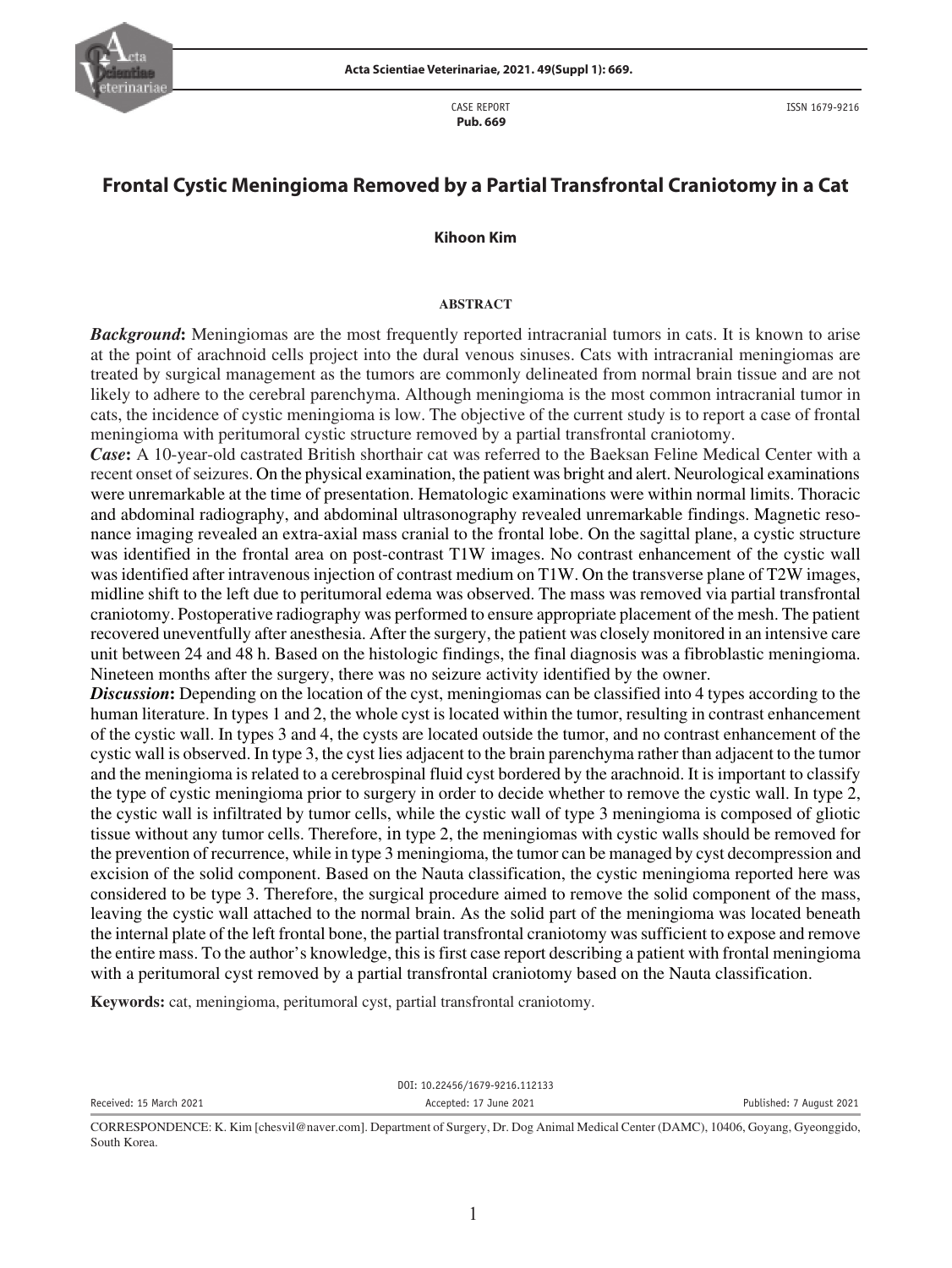**K. Kim. 2021.** Frontal Cystic Meningioma Removed by a Partial Transfrontal Craniotomy in a Cat. *Acta Scientiae Veterinariae*. 49(Suppl 1): 669.

### **INTRODUCTION**

Meningiomas are the most common intracranial tumors in cats with no breed predisposition [1,11], having an occurrence of 2.2% according to a previous study [10]. The tumor may be single or multiple and seems to have a slow growth [12] . It is known that meningiomas arising at the point of arachnoid cells project into the dural venous sinuses [5,9]. In cats, the supratentorial meninges, the tela choroidea of the third ventricle, and the cerebellar meninges are the most common locations of meningioma [7]. Although meningioma is the most frequently reported intracranial tumor in cats, cystic meningioma is rarely reported.

Intracranial meningiomas in humans are removed surgically, and recurring tumors are treated with radiotherapy or subsequent surgical removal [7]. In contrast, cats with intracranial meningiomas are treated by surgical management as the tumors are commonly delineated from normal brain tissue and are not likely to infiltrate the cerebral parenchyma [1,7]. Herein, this report describes the frontal meningioma with peritumoral cyst in a cat removed successfully by a partial transfrontal craniotomy.

#### **CASE**

A 10-year-old castrated British shorthair cat was referred to the Baeksan Feline Medical Center for a recent onset of seizure. On the physical examination, the patient was bright, alert, and adequately hydrated. Neurological examinations were unremarkable at the time of presentation. Hematologic examinations, such as complete blood count, serum biochemical profile, electrolyte analysis, and FeLV/FIV, were normal. Thoracic and abdominal radiography, and abdominal ultrasonography revealed unremarkable findings.

For further neurologic examination, magnetic resonance imaging<sup>1</sup> (1.5T MRI) was performed and T-1 weighted (T1W) and T-2 weighted images (T2W) were acquired. MRI revealed an extra-axial mass cranial to the frontal lobe. On the sagittal plane, a cystic structure was identified in the frontal area on post-contrast T1W images (Figure 1A) and hyperintense on T2W images (Figure 1B); compression of the cerebellum to the caudodorsal side due to the tentorial herniation was also identified (Figure 1C). On the dorsal plane, the dural tail sign extended along the cerebral meninges (Figure 1D), and no contrast enhancement of the cystic wall (Figure 1E) was observed after intravenous injection of contrast medium2 [Magnevist<sup>®</sup> -  $0.2$  mL/kg, i.v.] on T1W. On the transverse plane of T2W images, midline shift to the left due to peritumoral edema was observed, and the mass was identified (Figure 1F).

Before surgery, the patient received butorphanol3 [Butopahn® - 0.5 mg/kg, i.v.] and cefotaxime4 [30 mg/kg, i.v.] prior to induction with alfaxalone5 [Alfaxan® - 4 mg/kg, i.v.]. Mannitol6 [D-Mannitol® - 0.5 g/kg, slow i.v.) was also administered at the time of induction for reduction of the intracranial pressure. General anesthesia was maintained with isoflurane7 [Isoflurane®] with oxygen after intubation; 0.9% normal saline6 [constant rate infusion of 5 mL/kg/h], furosemide8 [Lasix® - 2 mg/kg, i.v.], and dexamethasone9 [2 mg/kg, i.v.] were administered intraoperatively.

The patient was positioned in sternal recumbency, with its head slightly elevated. A skin incision was made along the dorsal midline of the frontal bone (Figure 2A). Craniotomy on the right frontal bone was performed with a nitrogen-powered drill10 with a round carbide burr. The craniotomy site was then extended using rongeur forceps. As the mass was located in the frontal region, a partial transfrontal craniotomy was applied to achieve additional exposure of the mass (Figure 2B). After drainage of the cystic fluid with a 24G syringe, the entire mass was removed by gentle dissection from the surrounding frontal lobe. To cover the skull defect, a titanium wire mesh and screws10 were applied (Figure 2C). Postoperative radiography was performed to ensure appropriate placement of the mesh (Figure 2D). The patient recovered uneventfully after anesthesia. After the surgery, the patient was closely monitored in an intensive care unit between 24 and 48 h. For pain management, fentanyl11 [Fentanyl citrate inj.® was constantly administrated i.v. to the patient at a rate of 3 μg/kg/h during the first 24 h], and a fentanyl patch12 [Durogesic® - 12 µg/h] was then applied to the left abdomen. Postoperative complications including epistaxis and knuckling of the left forelimb were observed, which were resolved in 3 and 5 days, respectively. The patient was discharged on day 7 and revealed normal gait at day 14, when the sutures were removed. Follow-up assessment was performed via telephone reports from the owner 19 months after surgery and the owner reported the patient was normal without any neurological sign.

The removed mass was stationary and firm (Figure 3A), and was routinely processed and stained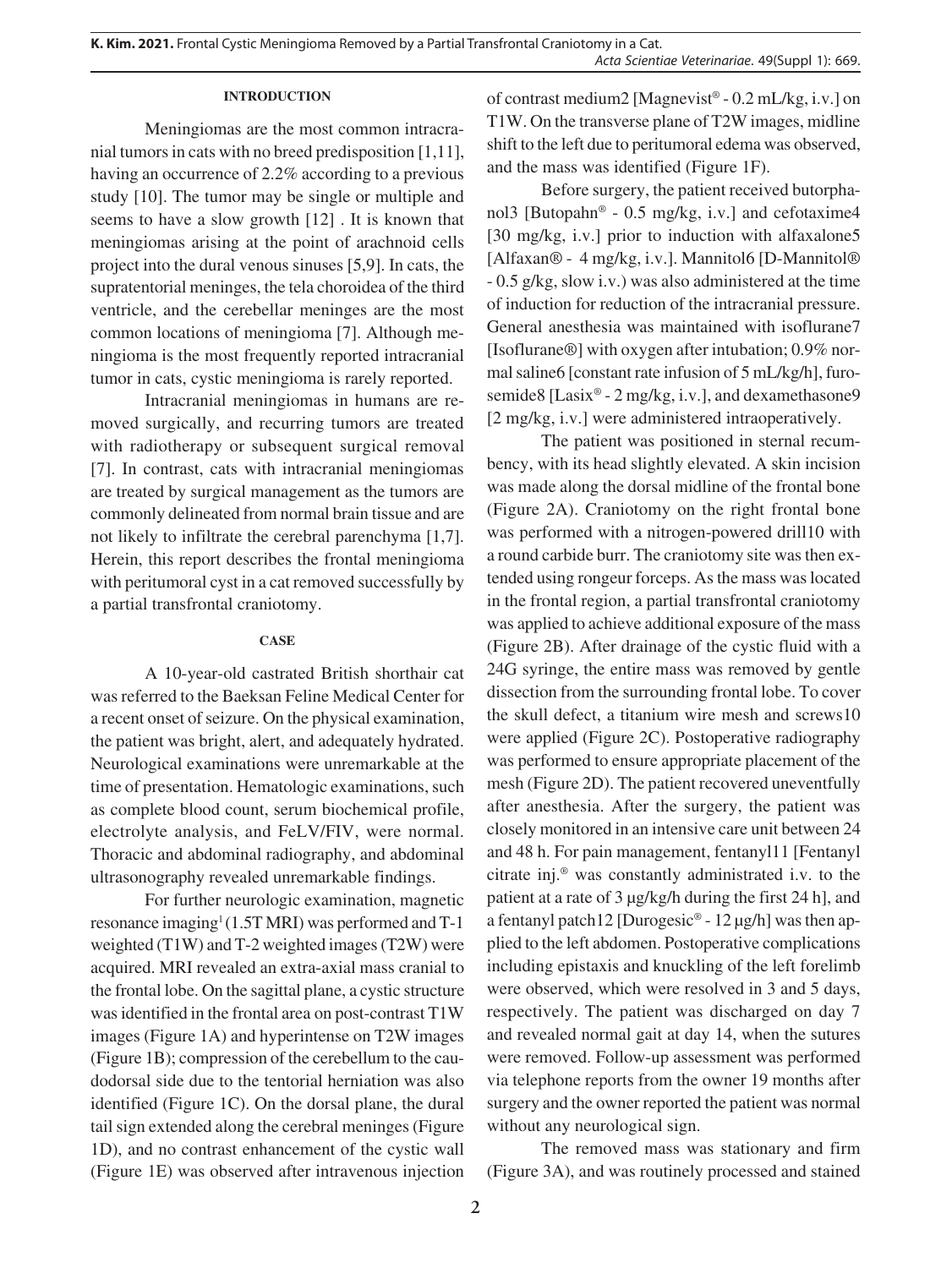with hematoxylin and eosin for histological evaluation. It was composed of interlacing bundles and streams of spindle cells within a typically thick, collagenous stroma. Neoplastic cells had mild anisocytosis and anisokaryosis, as well as one mitotic figure counted in 10 high-powered fields. Vascular invasion was not identified. These findings were all consistent with spindle cell neoplasm, which is most likely fibroblastic subtype of meningioma (Figure 3B).

## **DISCUSSION**

Depending on the location of the cyst, meningiomas can be classified into 4 groups according to the human literature [8] . In types 1 and 2, the whole cyst is located within the tumor, resulting in contrast enhancement of the cystic wall. In type 1, the cyst is centrally located within the tumor, while in type 2, some part of the cyst is identifiable on the wall of the tumors, and the remaining part of the cyst wall consists of the tumor cells. In types 3 and 4, the cysts are located outside the tumor, and no contrast enhancement of the cystic wall is observed. In type 3, the cyst lies adjacent to the brain parenchyma rather than adjacent to the tumor and the meningioma is related to a cerebrospinal

fluid cyst bordered by the arachnoid. It is important to classify the type of cystic meningioma before surgery to decide whether to remove the cystic wall [13]. In type 2, the cystic wall is infiltrated by tumor cells, while the cystic wall of type 3 meningioma is composed of gliotic tissue without any tumor cells. Therefore, in type 2, the meningiomas with cystic walls should be removed for the prevention of recurrence, while in type 3 meningioma, the tumor can be managed by cyst decompression and excision of the solid component. However, according to Ferrante *et al*. [2], types 2 and 3 are not always enhanced by contrast medium, indicating that the Nauta classification is not sufficient to differentiate between the two types.

In contrast, there are several hypotheses regarding the correlation between the mechanism of fluid formation and the type of cystic meningioma [13]. In types 1 and 2, the cystic fluid originates from the secretion of functional tumor cells, whereas, in type 3, the fluid originates from the evolution of peritumoral edema into a peritumoral cyst. In this mechanism, the cerebrospinal fluid accumulates near the tumor by decreased resorption. Considering the peritumoral edematous changes adjacent to the cystic structure, in



**Figure 1.** Magnetic resonance imaging scans showing a frontal mass with cystic structure. A- Frontal hypointense mass on a post-contrast T1-weighted (T1W) image. B- Frontal hyperintense mass on a T2-weighted (T2W) image. C- Compression of the cerebellum to the caudodorsal side due to the tentorial herniation. D- Dural tail sign (arrow) extending from the cerebral meninges on a dorsal post-contrast T1W image. E- No contrast enhancement of the cystic wall was observed after insertion of contrast medium on a T1W image. F- Deviation of midline shift to the left by peritumoral cyst and the mass identified on the transverse plane of a T2W image.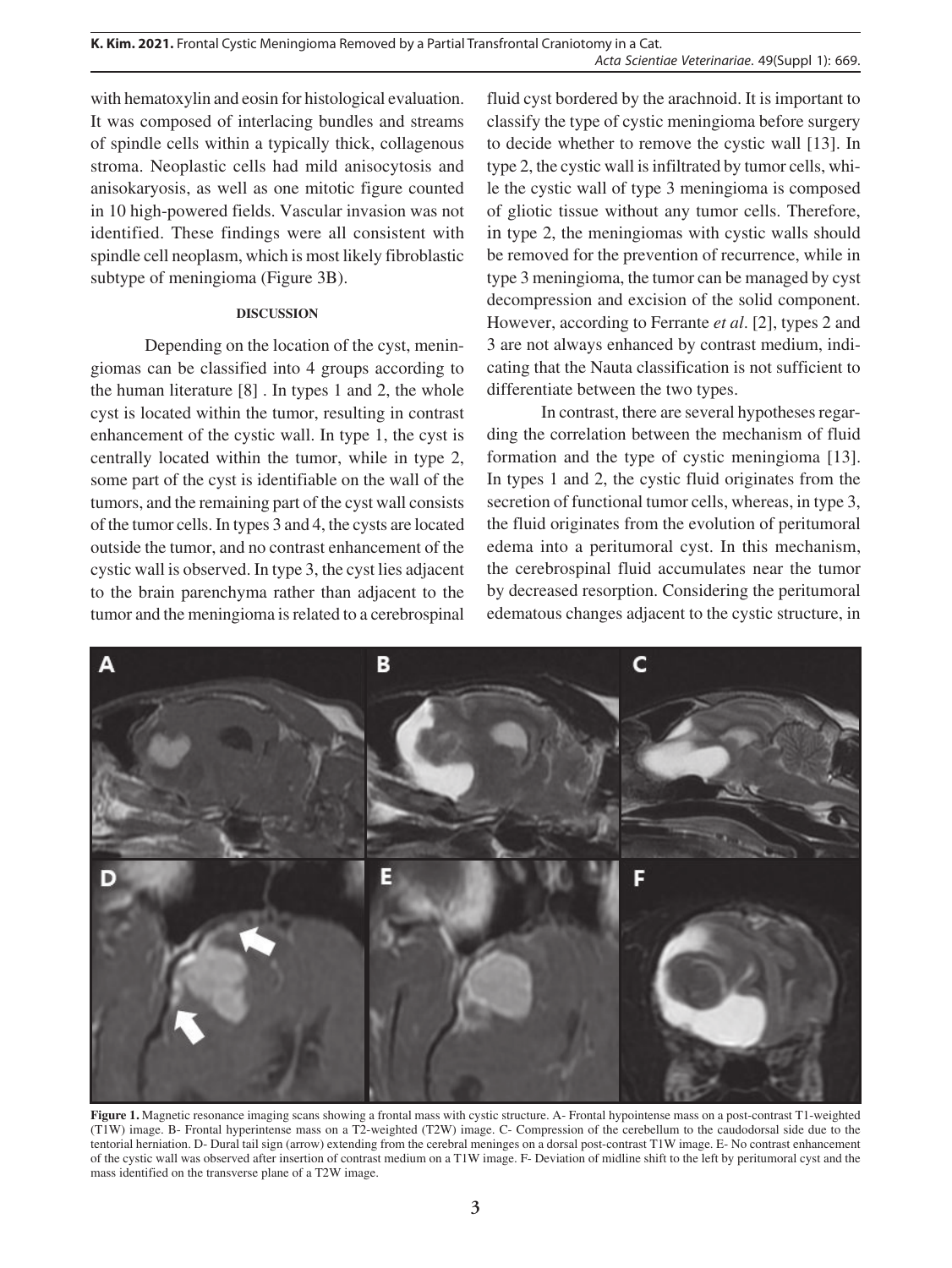**K. Kim. 2021.** Frontal Cystic Meningioma Removed by a Partial Transfrontal Craniotomy in a Cat. *Acta Scientiae Veterinariae*. 49(Suppl 1): 669.



**Figure 2.** Surgical procedure and postoperative radiography. A- The subcutaneous tissues and frontal muscles were reflected laterally on each side of the incision. B- The cystic structure was exposed after removal of the internal plate of the frontal bone. C- Titanium wire mesh covering skull defect. D- Postoperative radiographic image.

the case reported here, it is evident that the cystic meningioma belongs to type 3. Based on the Nauta *et al*. [8] classification and peritumoral edematous changes, the cystic meningioma reported here was considered to be type 3.

Several approaches for the removal of meningioma by craniotomy in companion animals have been previously reported [3,4,11]. The surgical approach is determined depending on the location of the meningioma. A rostrotentorial craniectomy is a commonly utilized technique to expose the majority of the mass in cats [4]. For frontal meningioma in cats, additional exposure techniques, such as the partial transfrontal approach, can be combined with rostrotentorial craniectomy. In this case, a tentative diagnosis of type 3 cystic meningioma was made before surgery, and the

surgical procedure aimed to remove the solid component of the mass and leave the cystic wall attached to the normal brain. As the solid part of the meningioma was located beneath the internal plate of the left frontal bone, the partial transfrontal craniotomy which is less invasive compared to rostrotentorial craniectomy was sufficient to expose and remove the mass.

Although meningiomas are frequently reported in cats previously, there is only one case report describing pericystic meningioma in cat. To the author's knowledge, this is first case report describing a patient with frontal meningioma with a peritumoral cyst removed by partial transfrontal craniotomy. Although the Nauta classification based on human meningioma was used for the determination of the surgical plan without considering the cystic wall component, the patient was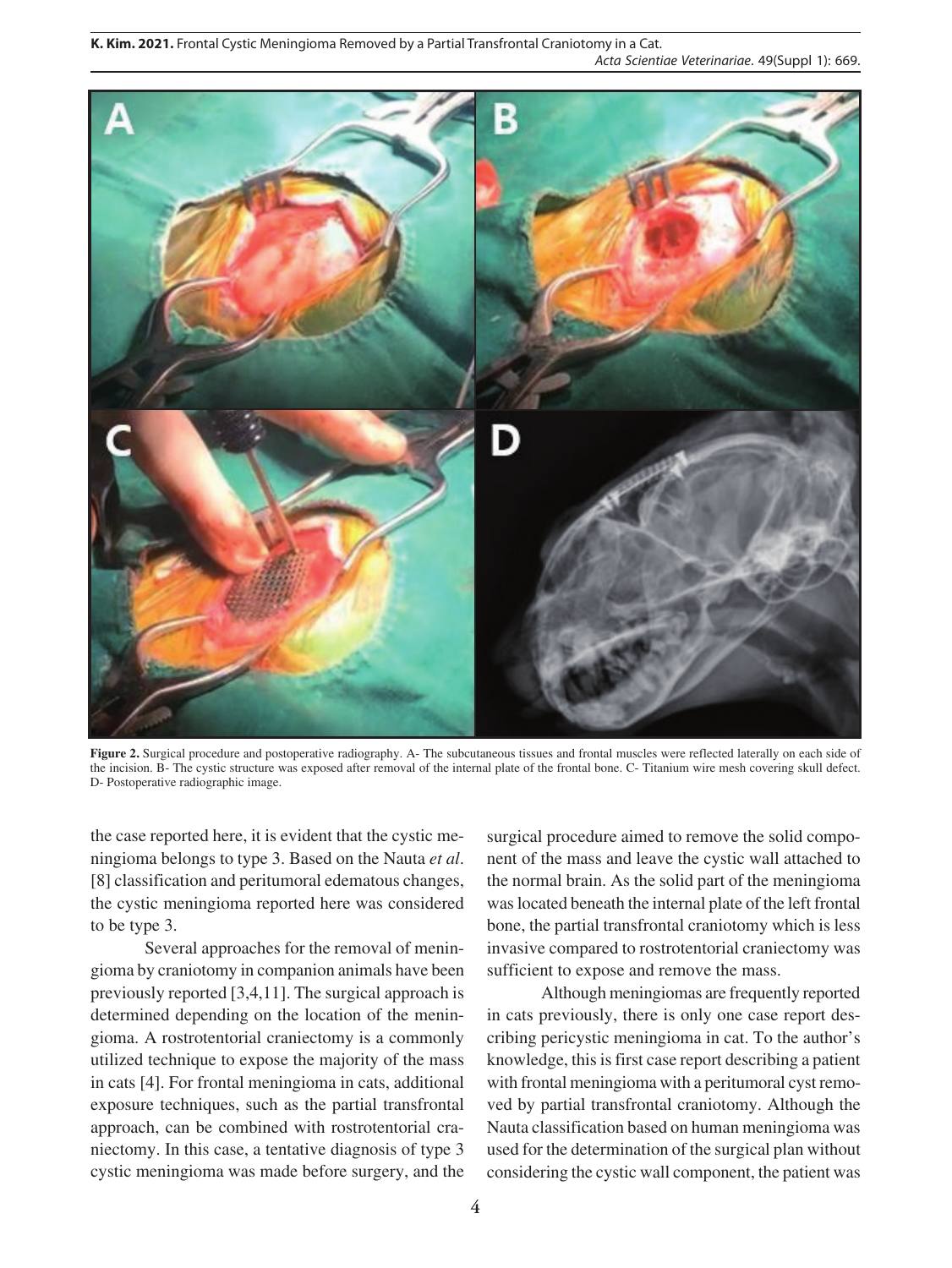

**Figure 3.** A- Gross appearance of the mass. B- The dominant component of the tumor was the bundles of spindle-shaped cells, which were arranged in a collagenous stroma [HE; ×400].

reported as normal via telephone interview with the owner 19 months after surgery. However, more cases of feline cystic meningioma are required to establish the classification in cats.

## MANUFACTURERS

 GE healthcare. Milwaukee, WI, USA. Beyer-Schering Pharmaceutical. Berlin, Germany. Myungmoon Pharmaceutical. Seoul, Korea. Chongkundang. Seoul, Korea. Jurox. Rutherford, Australia.

6 Daehan Pharmaceutical. Seoul, Korea. 7 Choongwae Pharmaceutical. Seoul, Korea. 8 Dongwha Pharmaceutical. Seoul, Korea. 9 Jeil Pharmaceutical. Seoul, Korea. 10i-Medicom. Seoul, Korea. 11Hana Pharmaceutical. Seoul, Korea. 12Jannsen Korea. Seoul, Korea.

*Declaration of interest***.** The author reports no conflicts of interest. The author alone is responsible for the content and writing of the paper.

#### **REFERENCES**

- **1 Adamo P.F., Forrest L. & Dubielzig R. 2004.** Canine and feline meningiomas: Diagnosis, treatment, and prognosis. *Compendium on Continuing Education for the Practising Veterinarian.* 26: 951-965.
- **2 Ferrante L., Acqui M., Lunardi P., Qasho R. & Fortuna A. 1997.** MRI in the diagnosis of cystic meningiomas: Surgical implication. *Acta Neurochirurgica.* 139: 8-11
- **3 Glass E., Kapatki, A., Vite C. & Steinberg S. 2014.** A modified bilateral transfrontal sinus approach to the canine frontal lobe and olfactory bulb: surgical technique and five cases. *Journal of the American Animal Hospital Association.* 36(1): 43-50.
- **4 Gordon L.E., Thacher C., Matthiesen D.T. & Joseph R.J. 1994.** Results of craniotomy for the treatment of cerebral meningioma in 42 cats. *Veterinary Surgery.* 23(2): 94-100.
- **5 Kitagawa M., Kanayama K. & Sakai T. 2002.** Cystic meningioma in a dog. *Journal of Small Animal Practice.* 43(6): 272-274.
- **6 Lawson D., Burk R.L. & Prata R.G. 1984.** Cerebral meningioma in the cat: diagnosis and surgical treatment of ten cases. *Journal of the American Animal Hospital Associatio*n. 20: 333-342.
- **7 Motta L., Mandara M.T. & Skerritt G.C. 2012.** Canine and feline intracranial meningiomas: An updated review. *Veterinary Journal.* 192(2): 15-165.
- **8 Nauta H., Tucker W., Horsey W., Bilbao J. & Gonsalves C. 1979.** Xanthochromic cysts associated with meningioma. *Journal of Neurology, Neurosurgery and Psychiatry.* 42(6): 529-535.